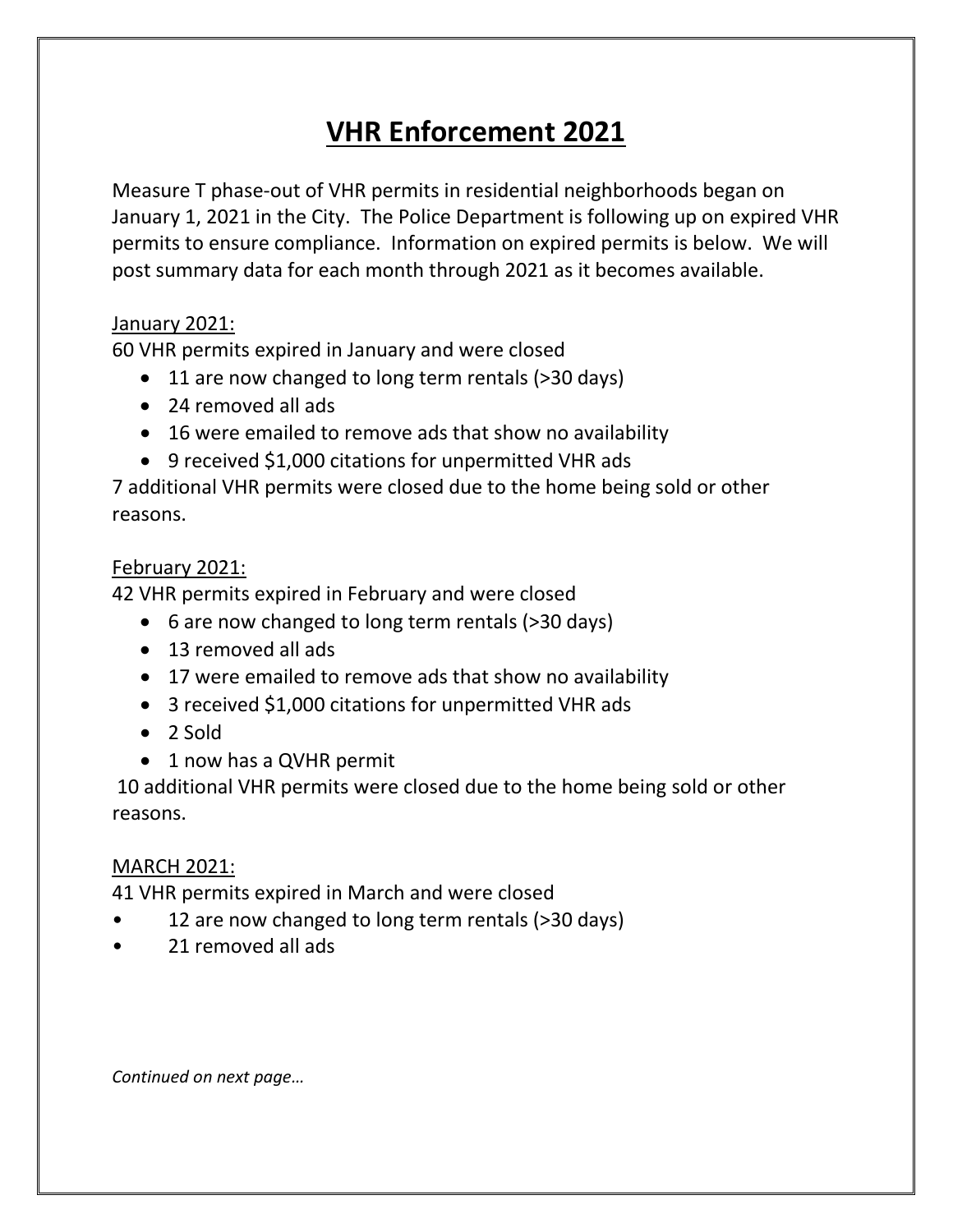- 2 were advised to remove ads that show no availability
- 4 received \$1,000 citations for unpermitted VHR ads
- 2 Sold

17 additional VHR permits were closed due to the home being sold or other reasons.

## APRIL 2021:

52 VHR permits expired in April and were closed

- 13 are now changed to long term rentals (>30 days)
- 18 removed all ads
- 14 were advised to remove ads that show no availability
- 2 received \$1,000 citations for unpermitted VHR ads
- 1 now QVHR
- 4 Sold

7 additional VHR permits were closed due to the home being sold or other reasons.

## MAY 2021:

101 VHR permits expired in May and were closed

- 24 are now changed to long term rentals (>30 days)
- 45 removed all ads
- 27 were advised to remove ads that show no availability
- 1 received \$1,000 citations for unpermitted VHR ads
- 1 now QVHR
- 3 Sold

17 additional VHR permits were closed due to the home being sold or other reasons.

# JUNE 2021:

134 VHR permits expired in June and were closed

- 32 are now changed to long term rentals (>30 days)
- 62 removed all ads
- 22 were advised to remove ads that show no availability
- 4 received \$1,000 citations for unpermitted VHR ads
- 3 now QVHR/Hosted

*Continued on next page…*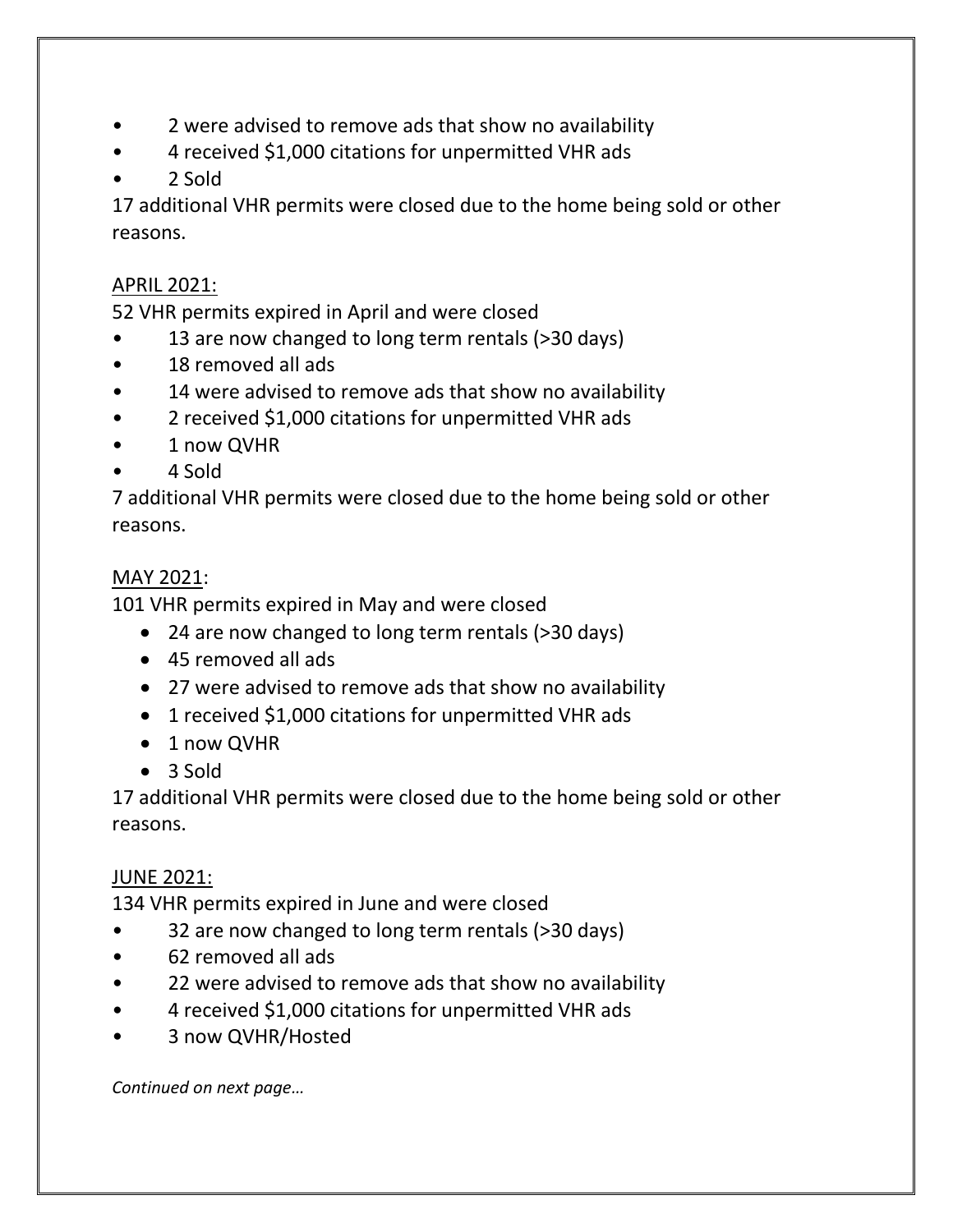- 11 Sold
- 4 for sale or sale pending

## JULY 2021:

101 VHR permits expired in July and were closed

- 26 are now changed to long term rentals (>30 days)
- 53 removed all ads
- 13 were advised to remove ads that show no availability
- 3 received \$1,000 citations for unpermitted VHR ads
- 2 now QVHR/Hosted
- 4 Sold

# AUGUST 2021:

65 VHR permits expired in July and were closed

- 24 are now changed to long term rentals (>30 days)
- 23 removed all ads
- 8 were advised to remove ads that show no availability
- 2 received \$1,000 citations for unpermitted VHR ads
- 2 now QVHR/Hosted
- 6 Sold

### SEPTEMBER 2021:

91 VHR permits expired in September and were closed

- 15 are now changed to long term rentals (>30 days)
- 51 removed all ads
- 18 were advised to remove ads that show no availability
- 6 received \$1,000 citations for unpermitted VHR ads
- 1 now QVHR/Hosted
- 0 Sold

# OCTOBER 2021:

82 VHR permits expired in October and were closed

- 25 are now changed to long term rentals (>30 days)
- 46 removed all ads
- 6 were advised to remove ads that show no availability

*Continued on next page…*